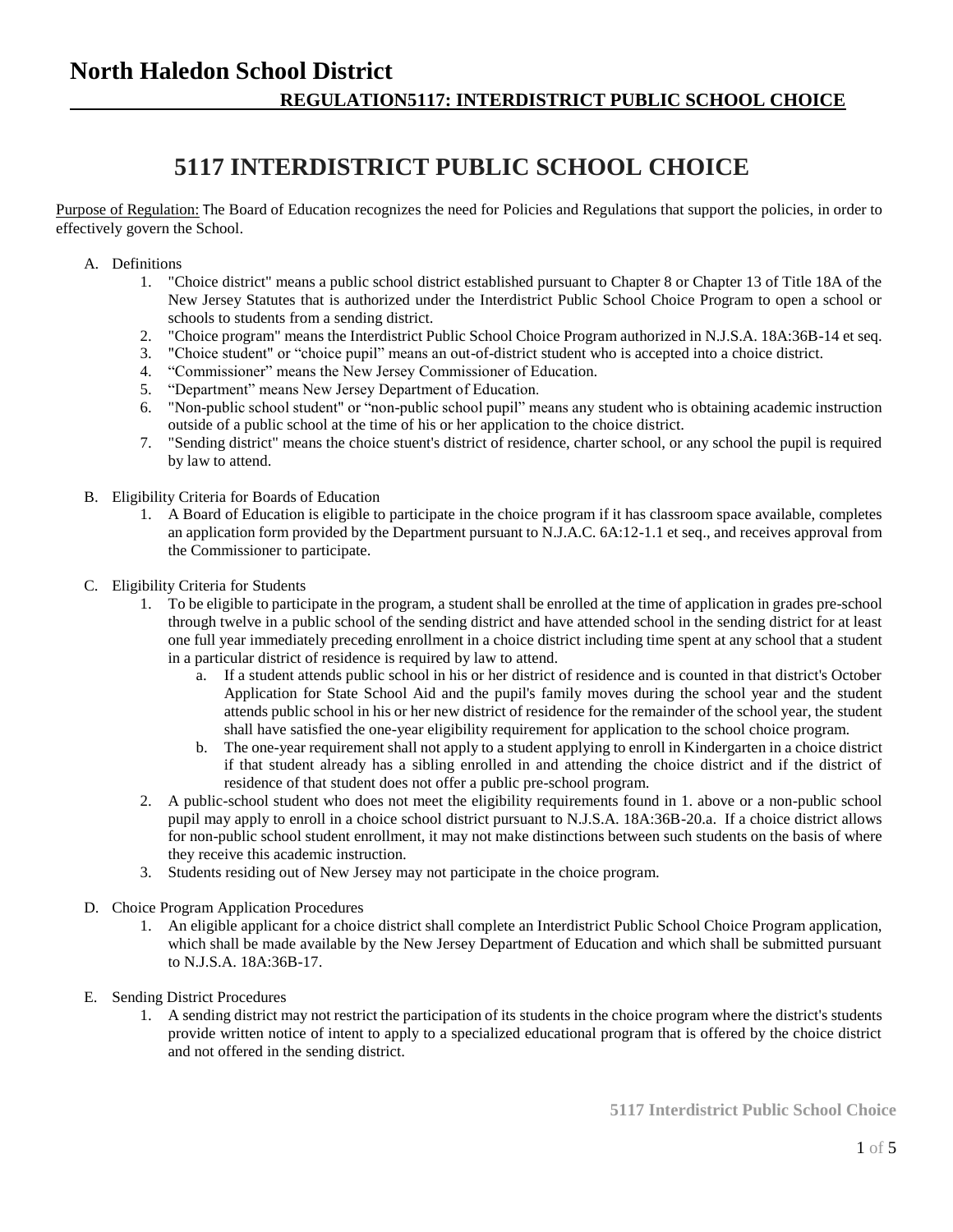### **North Haledon School District REGULATION5117: INTERDISTRICT PUBLIC SCHOOL CHOICE**

- 2. The calculation of the enrollment of a sending district shall be based on the enrollment count as reported on the Application for State School Aid in October preceding the school year during which the restriction on enrollment shall be applicable.
	- a. Students from the sending district who are already enrolled in and attending a school choice program shall not be included in the newly calculated number of students eligible to attend a school choice district.
	- b. When the multiplication of the grade level enrollment by the percentage established in the sending district's resolution adopted pursuant to N.J.S.A. 18A:36B-21.a(1) results in a number with a decimal, the number will be rounded to the next whole number.
	- c. The sending district's resolution restricting its students' participation may not be applied to the final grade level available in the sending district.
- 3. Where a Board of Education of a sending district has adopted a resolution pursuant to N.J.S.A. 18A:36B-21.a(1) to impose a limit on the number of its pupils participating in the choice program, and when pupil notices of intention to participate in the choice program exceed that limit, the sending district shall:
	- a. Hold a public lottery to determine the selection of students for participation in the choice program;
	- b. Notify the parent or guardian of every student who has submitted notice of intent to participate in the choice program of the date and time of the lottery;
	- c. Assign a number to each student participating in the lottery and notify the parent or guardian of the number assigned to their child(ren); and
	- d. Develop a waiting list based on the lottery.
- 4. Where a Board of Education of a sending district has adopted a resolution to impose a limit on the number of its students participating in the choice program, and when student notices of intention to participate in the choice program exceed that limit, before conducting the lottery, the sending district may give preference to siblings of its resident students already enrolled in and attending the choice district.
	- a. In the event the sending district elects to give preference to siblings of its resident students already enrolled in and attending the choice district and there are more sibling applicants than there are available spaces, the sending district shall conduct a lottery first for the siblings only to determine the selection of students for participation and for placement on the waiting list.
	- b. In the event the sending district elects to give preference to siblings of its resident students already enrolled in and attending the choice district and there are no spaces available after granting permission to participate in the choice program to siblings of resident students already enrolled in and attending the choice district, the sending district shall conduct a lottery for the remaining applicants to assign them a place on the waiting list.
- 5. Prior to any lottery that may be held, the sending district shall verify the student is enrolled in the sending district and was reported on the Application for State School Aid in October of the current school year.
- 6. Prior to any lottery that may be held, the sending district shall notify the applicants of the date and time of such lottery.
- 7. Any lottery held must be held prior to the deadline set by the Commissioner for written notification to the parent that the student is eligible to participate in the school choice program.

#### F. Choice District Procedures for Pupils Meeting the Eligibility Requirements

- 1. Choice districts shall admit choice students on a space available basis.
	- a. A Board of Education shall not prevent students from participating in the school choice program.
	- b. A choice district may not impose admission criteria upon prospective choice program students other than those permitted by statute.
	- c. A choice district may give preference for enrollment to siblings of enrolled students.
	- d. When a choice district receives more applications than there are spaces available, the choice district shall hold a public lottery to determine the selection of students for participation in the choice program.
		- 1) The choice district shall develop a waiting list based on the lottery.
		- 2) The choice district shall notify the parent or guardian of every student who has submitted an application to participate in the choice program of the date and time of the lottery.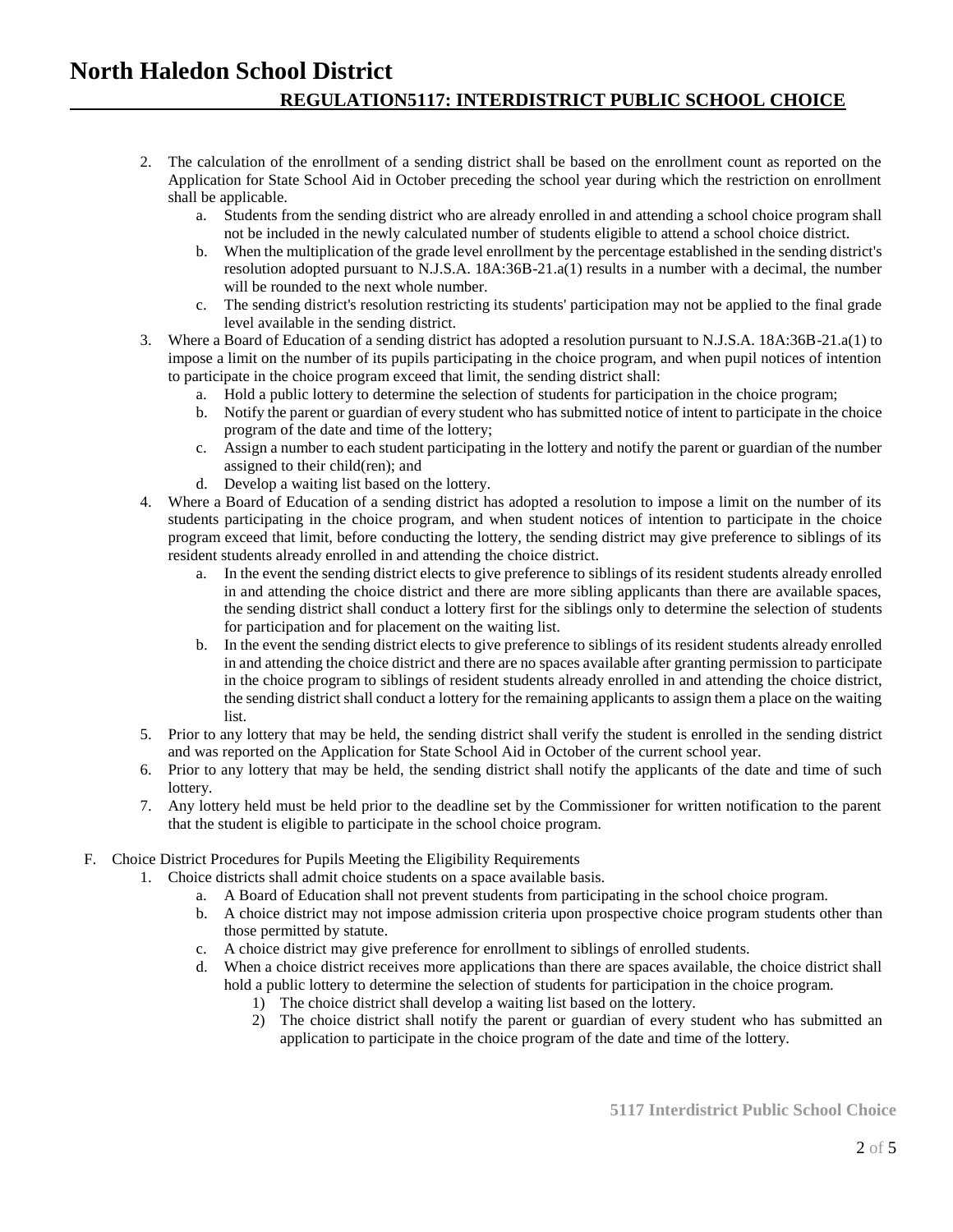- 3) The choice district shall assign a number to each student participating in the lottery and shall notify the parent or guardian of the number assigned to their child(ren).
- 4) Before conducting the lottery, the choice district may give preference to siblings of students already enrolled in and attending the choice district.
	- a) In the event the choice district elects to give preference to siblings of students already enrolled in and attending the choice district and there are no spaces available after granting permission to participate in the choice program to siblings of students already enrolled in and attending the choice district, the choice district shall conduct a lottery first for the siblings only to determine the selection of students for participation and placement on the waiting list.
	- b) In the event that choice district elects to give preference to siblings of students already enrolled in and attending the choice district and there are no spaces available after granting permission to participate in the choice program to siblings of students already enrolled in and attending the choice district, the choice district shall conduct a lottery first for the remaining applicants to assign them a place on the waiting list.
- G. Choice Pupil Application Procedures
	- 1. The Commissioner shall establish a student application timeline each year no later than September 1.
	- 2. Within five business days of the due date set by the Commissioner pursuant to the timeline in 1. above, the choice district shall provide to the Department of Education electronic notification of the number of students who enroll.
	- 3. The choice district shall provide written notification of receipt of each notice of enrollment to each sending district's Board of Education within ten days of the due date for receipt of such notice of enrollment from a choice student resident in that sending district.
	- 4. A choice student applicant may seek from the Commissioner by a showing of good cause a waiver of the student application deadlines established in the timeline in 1. above.
- H. Choice District Procedures for Pupils not Meeting Eligibility Requirements
	- 1. If seats remain available in a choice district after exhausting the list of applicants who meet the requirements of N.J.A.C. 6A:12-2.2(a), including those on any waiting list that has been established through the application process, then the choice district may elect to fill the seats with public school students who do not meet the requirements of N.J.A.C. 6A:12-2.2(a) and with non-public school students.
	- 2. Choice districts may accept applications from public school students who do not meet the requirements of N.J.A.C. 6A:12-2.2(a) and/or non-public school students up until the deadline set by the Commissioner.
	- 3. Upon the receipt of an application from a public school student who does not meet the requirements of N.J.A.C. 6A:12-2.2(a) or a non-public school student, the choice district shall send a letter to the parent of the student including the following information:
		- a. Whether the choice district will consider public school students who do not meet the requirements of N.J.A.C. 6A:12-2.2(a) and non-public school students for admission to the district. If the choice district has not yet decided, it shall inform the parents of when the decision is expected to be made;
		- b. That public school students who do not meet the requirements of N.J.A.C. 6A:12-2.2(a) and non-public school students will not be considered for admission until the choice district has conducted the application cycle and has exhausted its waiting list of students who meet the requirements of N.J.A.C. 6A:12-2.2(a) for the grade level to which they have applied;
		- c. That the choice district may need to conduct a lottery to select the students to be offered admission to the choice district depending on the seats available and the number of applications received from public school students who do not meet the requirements of N.J.A.C. 6A:12-2.2(a) and/or non-public school students; and
		- d. That the parents of those public school students who do not meet the requirements of N.J.A.C. 6A:12- 2.2(a) and non-public school students will be fully informed of the lottery process in the event that a lottery is required, the date it will be held, and what number has been assigned to the applicant.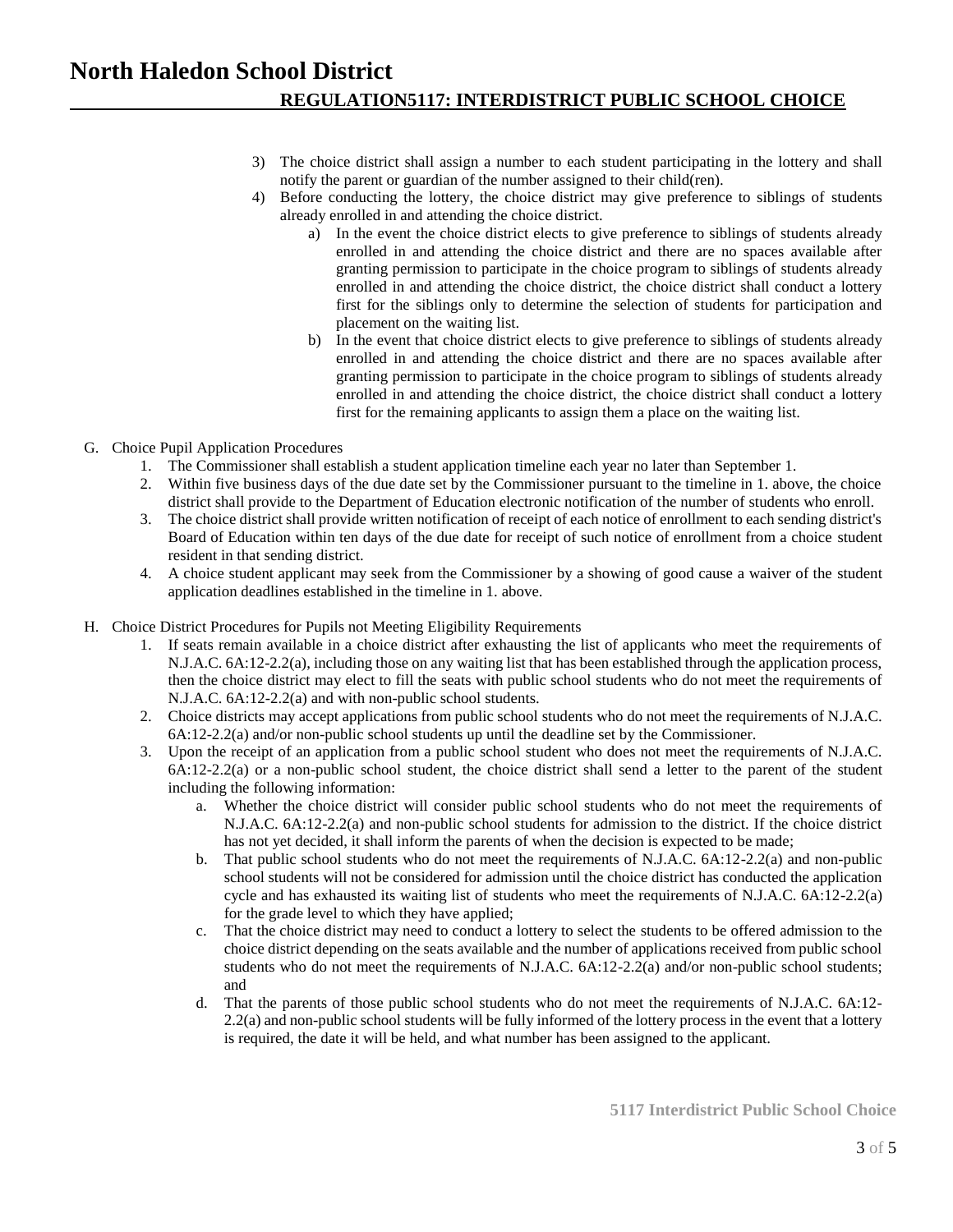#### I. Choice Student Enrollment

- 1. Once enrolled in a choice district, the choice student may remain enrolled and is not required to submit annual or periodic applications.
- 2. Upon acceptance of a choice student, the choice district is obligated to retain the choice student until graduation or until the choice student voluntarily withdraws.
- 3. In the event of termination of the choice program in that district or Statewide, any student enrolled in that choice district shall be entitled to remain enrolled in that district until graduation.
- 4. In the event a public school student who is currently a choice student attending school in a choice district moves to another district, that public student is eligible to remain in the choice district as a choice student without application.
- 5. A resident student of a choice district who moves during the school year may be allowed to remain in the choice district until the end of the school year. The student may apply to the choice program as a funded student for the next school year. If the student moves after the application deadline or otherwise is unable to receive funding as a choice student in the school district for the subsequent school year, the choice school district may enroll the student as an unfunded choice student in that year, and automatically convert the student's enrollment to a funded choice student if he or she remains in the choice program.
- J. Appeals from Commissioner of Education Determinations
	- 1. An appeal of any determination by the Commissioner not to grant an application for participation in the choice program may be filed by an eligible choice district applicant according to N.J.A.C. 6A:4.
- K. Appeals from Denial of Enrollment
	- 1. An appeal of any denial of a choice student applicant for enrollment in a choice district may be filed by the parent or legal guardian with the Commissioner in accordance with N.J.A.C. 6A:3.
- L. General Provisions
	- 1. Choice districts shall accept all credits toward graduation that were awarded by another Board of Education for each choice student it accepts.
		- a. Choice districts shall award a diploma to a choice student participating in the program if that student meets the graduation requirements of the choice district and of the State of New Jersey.
	- 2. A choice district shall establish and maintain a parent information center.
		- a. The center shall collect and disseminate information about participating programs and schools, and shall assist parents and legal guardians in submitting applications for enrollment of students in an appropriate program and school.
		- b. The information about participating programs and schools shall be posted on the choice district's website.
	- 3. A choice district shall file reports with the Department at the end of each application cycle. A choice district's reports shall include demographic and student participation information, fiscal and programmatic information, and updates on the number of available openings.
- M. Student Transportation
	- 1. Each sending district shall have the responsibility for the transportation of enrolled choice students who are eligible for transportation services both to and from the choice school in which that student is accepted. Each sending district shall provide transportation or aid in lieu of transportation in accordance with N.J.S.A. 18A:36A-13 and N.J.A.C. 6A:27-4.
- N. General Provisions
	- 1. Choice students participating in this program shall qualify for State aid pursuant to N.J.S.A. 18A:36B-14 Interdistrict Public School Choice Program Act. The sending district will receive transportation aid pursuant to N.J.A.C. 6A:12-8.1.